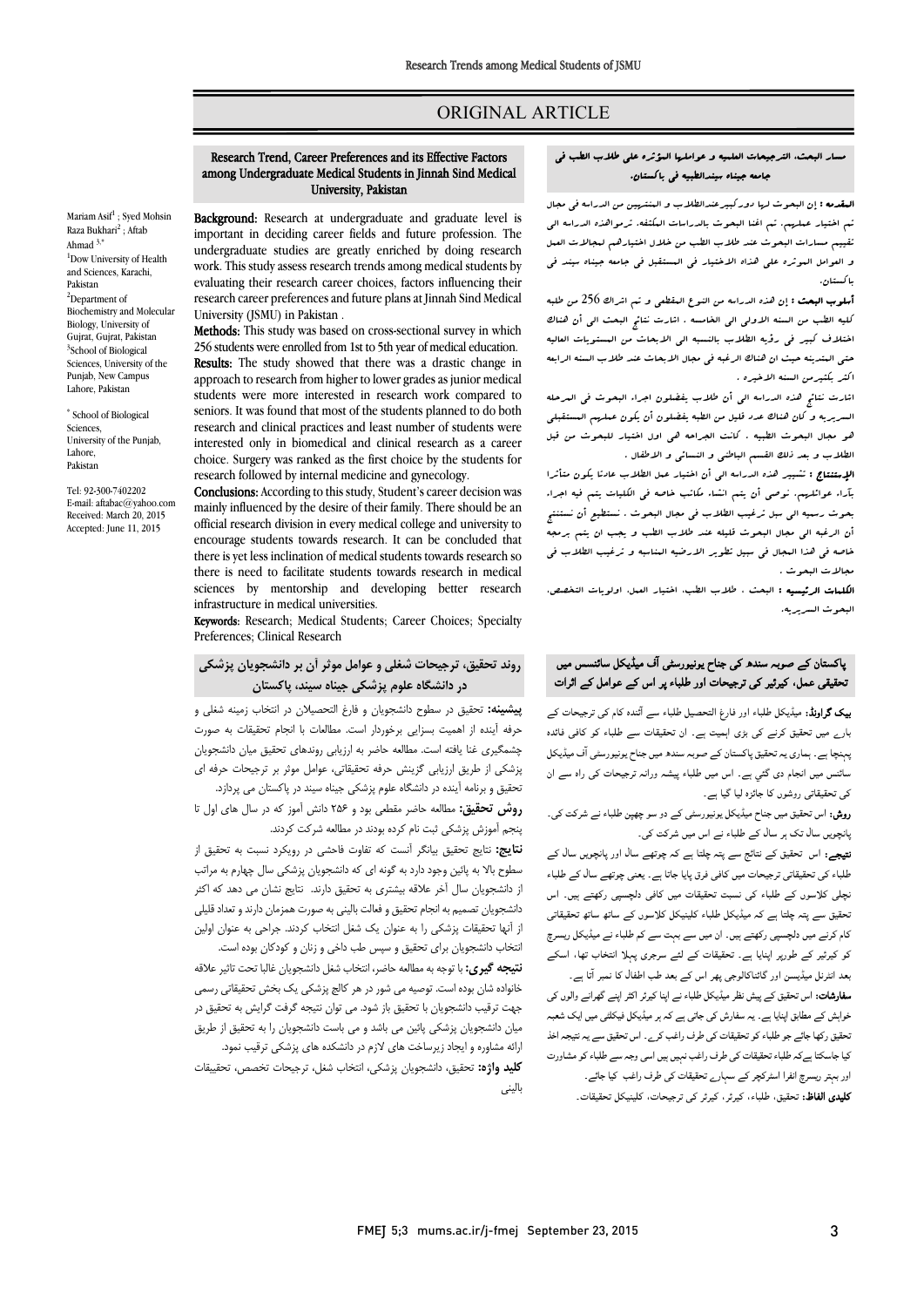$\overline{a}$  $\overline{a}$ 

# INTRODUCTION

 Research in undergraduate studies is helpful and considered to motivate students towards successful career and advanced grades in various netas (1, 2). In either and biomedical area,<br>research maintains the direct relation with sick people and clinical environment (3). Research training or experience had a progressive impact on research performances and it also significantly effect on the advancement of career  $(4)$ . participated in research activities could publish their work in their first two years and were more interested in research careers, while those who were never involved had least contribution in all four years of medical education. According graduation were having high rates of research involvement grades in various fields (1, 2). In clinical and biomedical area, Kassebaum et al assessed that the graduating students who to studies, students who aimed to go for surgery after during medical school (5).

 Paiva and Haley perceived in their study that research was the best productive and knowledgeable experience for majority<br>of modical students (6). Students and vouce dectage have to take the decision about future specialties in their life, which is among one of the difficult choice. Many factors influenced career selections and majority of students aim to start Croosing their profession in early concational life  $(7, 6)$ .<br>Certain norms such as esteem, working hours of respective field, financial incentives and practice location encourage the student's future career choices (9). Students have different ideas and planning for their future at the time of their exposed to variety of medical specialties but their decision depends upon experiences mainly after the completion of of medical students (6). Students and young doctors have to choosing their profession in early educational life (7, 8). admission in medical field (10). Undergraduate students are basic medical sciences (11).

 Preferences for post graduate medical specialty by medical development of health care structure, particularly when there is a lack or surplus physicians. Investigating and studying the future career selections can be supportive in organizing a better educational structure and management. Knowledge obtained by such study will be helpful in the students and doctors have significant role in the

advancement of health care system (11).

 Numerous researches have been done on finding the career selection of medical students and the factors that stimulate them to follow their career options (3). Diminutive career choices among medical students and especially in developing countries. Medical education research is mainly based on educational structure rather than clinical aspect but researches have been conducted to evaluate the research majority of work has been done on clinical practice (6).

majority of work has been done on clinical practice (0).<br>Our main objective of this study was to evaluate the research career preferences and trends among undergraduate students of Jinnah Sindh Medical University (JSMU). We assessed factors persuading their choices, student's involvement in research and research environment in their  $\overline{a}$ medical school.

l

# **METHODS**

#### Study Settings and Participants:

 $\overline{a}$  Students from 1st to final year were included in this study and a total of 256 students participated after giving verbal consent. Inclusion criteria was all those students who were present at the time of survey and gave verbal consent were included in the study and exclusion criteria was all absentees This was a cross sectional survey on the students of JSMU. and those who refused to participate were excluded.

 An organized questionnaire was designed by the authors in English language, which is the official language of university. Eighteen questions were asked including age, gender, year of research. An online form was also created for the students of first and fourth year as due to their exams, they were not able study, postgraduate plans and their undergraduate work on to come to college.

#### Statistical Analysis:

**Blausucal Analysis:**<br>Data was presented in the form of valid percentages. Frequency percentages were also calculated for the Likert scale variables. Cronbach's alpha for the variables was also measured to about 0.78, which showed the internal consistency and reliability of the questionnaire. The analysis<br>ruse netformed using IBM SBS as fixeds version 20 was performed using IBM SPSS software version 20.

| Table 1. Preference for field of study and research after graduation. |                                       |                         |                                       |                         |                                       |                |                                       |                         |                                       |                         |
|-----------------------------------------------------------------------|---------------------------------------|-------------------------|---------------------------------------|-------------------------|---------------------------------------|----------------|---------------------------------------|-------------------------|---------------------------------------|-------------------------|
| <b>Preferences</b>                                                    | Field                                 | 1 <sup>st</sup><br>Year | Field                                 | 2 <sub>nd</sub><br>Year | Field                                 | 3rd<br>Year    | Field                                 | 4 <sup>th</sup><br>Year | <b>Field</b>                          | 5 <sup>th</sup><br>Year |
| Grading                                                               |                                       |                         |                                       |                         |                                       |                |                                       |                         |                                       |                         |
| 1                                                                     | Both clinical<br>and research         | 31                      | Both clinical<br>and research         | 41                      | Both clinical<br>and research         | 28             | Both clinical<br>and research         | 27                      | Both clinical<br>and research         | 25                      |
| $\overline{2}$                                                        | Clinical<br>practice only             | 11                      | Clinical<br>practice only             | 14                      | Clinical<br>practice only             | 19             | Clinical<br>practice only             | 08                      | Clinical<br>practice only             | 22                      |
| 3                                                                     | Undecided                             | 06                      | Undecided                             | 07                      | Undecided                             | 0.5            | Undecided                             | 02                      | Undecided                             | 03                      |
| $\overline{4}$                                                        | Research in<br>biomedical<br>sciences | 02                      | Clinical<br>research                  | 02                      | Research in<br>biomedical<br>sciences | 02             | Clinical<br>research                  | 0 <sub>0</sub>          | Clinical<br>research                  | 00                      |
| 5                                                                     | Clinical<br>research                  | 0 <sub>1</sub>          | Research in<br>biomedical<br>sciences | 00 <sup>0</sup>         | Clinical<br>research                  | 0 <sub>0</sub> | Research in<br>biomedical<br>sciences | 0 <sub>0</sub>          | Research in<br>biomedical<br>sciences | 00                      |
| Total                                                                 |                                       | 51                      |                                       | 64                      |                                       | 54             |                                       | 37                      |                                       | 50                      |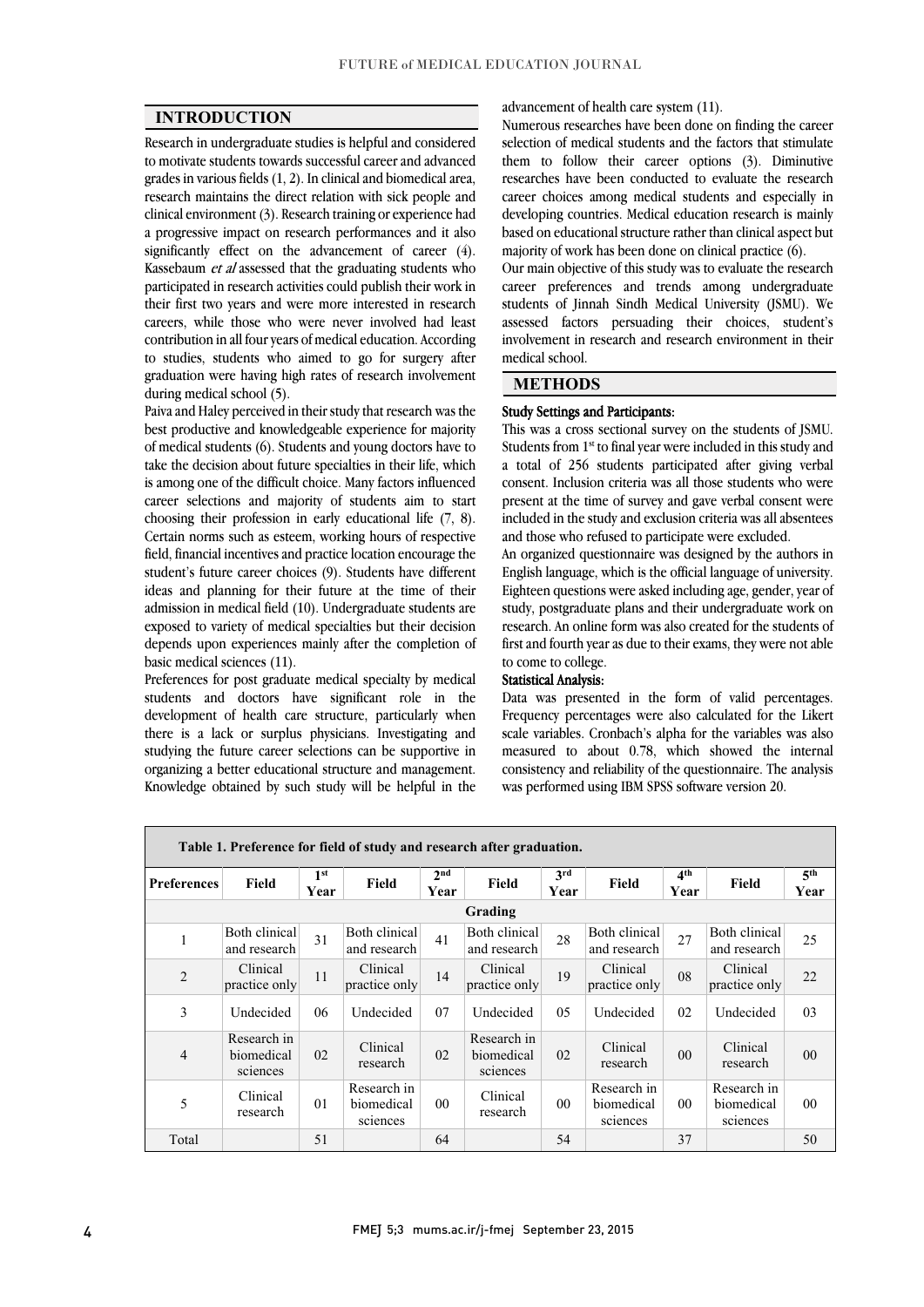| Table 2. Research field preference after graduation. |                |            |                |            |                |            |                |                   |
|------------------------------------------------------|----------------|------------|----------------|------------|----------------|------------|----------------|-------------------|
| <b>Specialty Choices</b>                             | Rank<br>No. 01 | Percentage | Rank<br>No. 02 | Percentage | Rank<br>No. 03 | Percentage | Rank<br>No. 04 | <b>Percentage</b> |
| Anesthesiology                                       | $\theta$       | 0.00       | Ι.             | 0.68       | 3              | 2.19       | 3              | 2.61              |
| Dermatology                                          | 3              | 1.70       | 9              | 6.12       | 9              | 6.57       | 10             | 8.70              |
| Ear, Nose and Throat                                 | 4              | 2.27       | 7              | 4.76       | 24             | 17.52      | 18             | 15.65             |
| Emergency medicine                                   | 6              | 3.41       | 16             | 10.88      | 7              | 5.11       |                | 0.87              |
| Family medicine                                      |                | 0.57       | 5              | 3.40       | 7              | 5.11       | 6              | 5.22              |
| Internal medicine                                    | 24             | 13.64      | 7              | 4.76       | 7              | 5.11       | 5              | 4.35              |
| Neurology                                            | 19             | 10.80      | 20             | 13.61      | 13             | 9.49       | 17             | 14.78             |
| Obstetrics/Gynecology                                | 24             | 13.64      | 15             | 10.20      | 14             | 10.22      | 6              | 5.22              |
| Ophthalmology                                        | 10             | 5.68       | $\theta$       | 0.00       | 2              | 1.46       | $\overline{4}$ | 3.48              |
| Pediatrics                                           | 17             | 9.66       | 23             | 15.65      | 8              | 5.84       | 12             | 10.43             |
| Psychiatry                                           | 17             | 9.66       | 13             | 8.84       | 23             | 16.79      | 12             | 10.43             |
| Radiology                                            | 4              | 2.27       | $\overline{c}$ | 1.36       | 5              | 3.65       | 5              | 4.35              |
| Surgery                                              | 38             | 21.59      | 25             | 17.01      | 14             | 10.22      | 5              | 4.35              |
| Multiple specialties                                 | $\overline{2}$ | 1.14       |                | 0.68       | $\theta$       | 0.00       | 6              | 5.22              |
| Others                                               | 7              | 3.98       | 3              | 2.04       |                | 0.73       | 5              | 4.35              |

| Table 3. Factors effecting career choices. |                            |            |                |               |          |            |  |  |
|--------------------------------------------|----------------------------|------------|----------------|---------------|----------|------------|--|--|
|                                            | <b>Degree of Influence</b> |            |                |               |          |            |  |  |
| <b>Factors</b>                             | <b>Very Strong</b>         |            |                | <b>Strong</b> | Moderate |            |  |  |
|                                            | No.                        | Percentage | N <sub>0</sub> | Percentage    | No.      | Percentage |  |  |
| Family's wish                              | 66                         | 25.78      | 32             | 12.50         | 52       | 20.4       |  |  |
| Financial incentives                       | 52                         | 20.31      | 45             | 17.58         | 48       | 18.8       |  |  |
| Good marks in that subject                 | 34                         | 13.28      | 37             | 14.45         | 27       | 10.6       |  |  |
| More patients in your respected field      | 33                         | 12.89      | 43             | 16.80         | 36       | 14.1       |  |  |
| Job opportunities                          | 28                         | 10.94      | 55             | 21.48         | 41       | 16.1       |  |  |
| Good teaching atmosphere in university     | 26                         | 10.16      | 19             | 07.42         | 15       | 05.9       |  |  |
| Serving rural areas                        | 17                         | 06.64      | 25             | 09.77         | 36       | 14.1       |  |  |

 $\overline{a}$  $\overline{a}$ 

# RESULTS

 Total 256 students were enrolled in the study from Jinnah Sindh Medical University, out of which 52 were males and parent's income range in order to know about their socioeconomic status. Highest number of students (57.42 %) belonged to the middle class family; some (25.0 %) were associated with high class and few (17.58%) students lied 204 were females. All the participants were asked to select under the category of low socioeconomic status.

## Field of Study after Graduation:

 In response to the question of field of study after graduation, majority of the medical students had decided to do both clinical practice and research, while some were interested in clinical practice only. Least response came for research in<br>biomedical sciences and clinical research (Table 1) biomedical sciences and clinical research (Table 1)

## Future Specialty Choices for Researchers:

 The first four chosen specialties for the future research work were surgery, gynecology, internal medicine and neurology. Highest percentage of students had decided to do research<br>in surgery after graduation (Table 2) in surgery after graduation (Table 2).

## Factors Persuading Career Choices:

For the question about the factors influencing career choices among medical students, family's wish had strong degree of influence followed by financial incentives and then good atmosphere in university and serving rural areas were less marks in that subject. Job opportunities, good teaching persuading factors (Table 3).

# Research Interests and Student's Involvement:

 A question about the reason of selecting research as a career was asked particularly from those students, who opted tor research work in future. Maximum number of students wanted to do research to explore the knowledge about various scientific aspects, many students were interested in research and few were more concerned about publications, while (66.80%) had never done any research work, while 23. 83% were aware of it and had already done research studies. It was noticed that many of the student's research projects were not was asked particularly from those students, who opted for according to few it is less competitive field. Most of the students published and only few had any publication (Table 4)

published and only lew had any publication (Table 4)<br>A likert scale was used to identify the student's perception on importance of research and need of mentor in building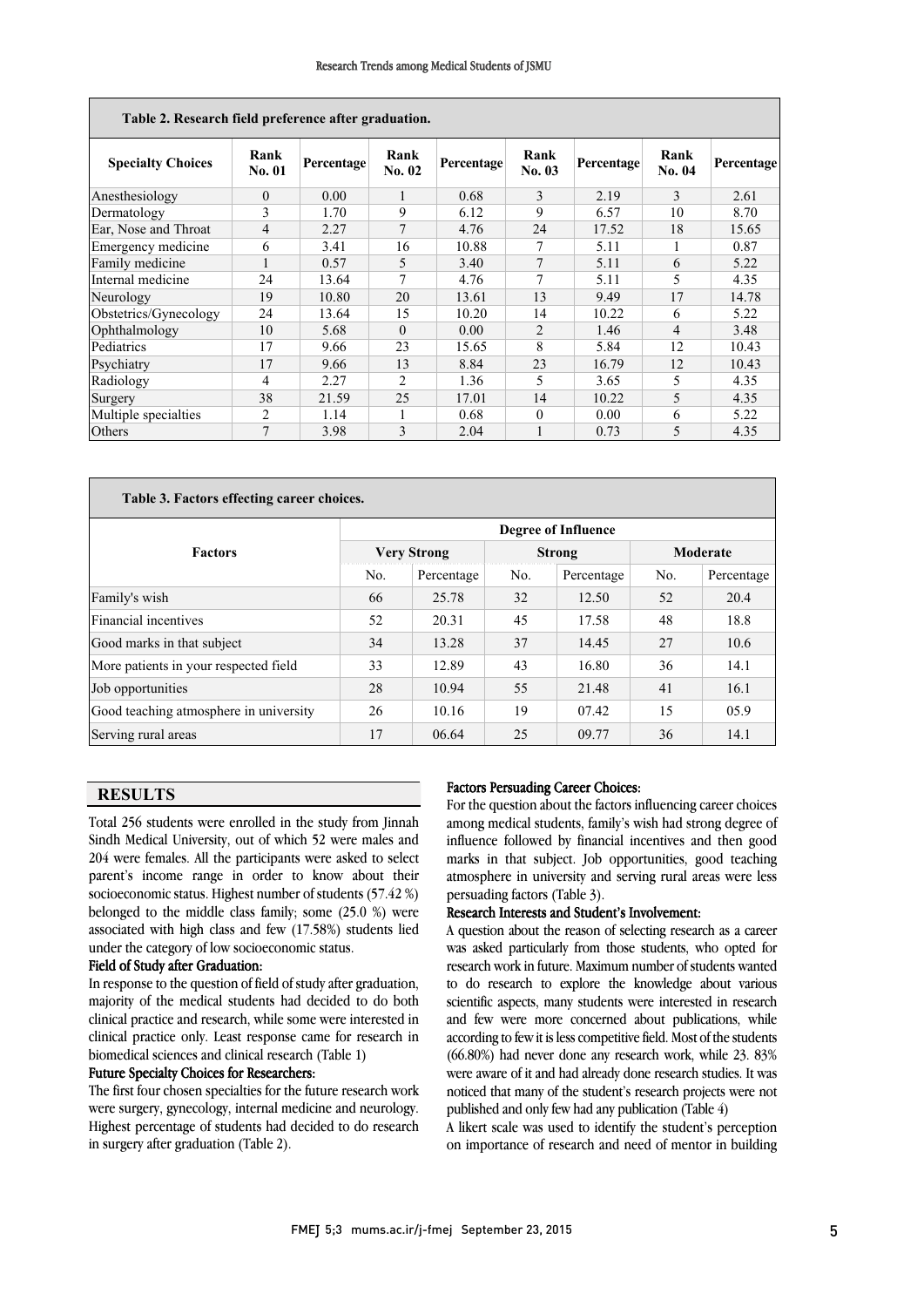## FUTURE of MEDICAL EDUCATION JOURNAL

| Table 4. Likert chart about different research<br>related questions.                      |                        |  |  |  |  |  |  |
|-------------------------------------------------------------------------------------------|------------------------|--|--|--|--|--|--|
| <b>Ouestions</b>                                                                          | Percentage<br>response |  |  |  |  |  |  |
| Why you want to be a researcher?                                                          |                        |  |  |  |  |  |  |
| To explore the knowledge about various<br>scientific aspects                              | 63.84                  |  |  |  |  |  |  |
| For publications                                                                          | 10.73                  |  |  |  |  |  |  |
| Interest in research                                                                      | 23.73                  |  |  |  |  |  |  |
| Less competitive field                                                                    | 01.69                  |  |  |  |  |  |  |
| Have you done any research projects/ study during your<br>medical education?              |                        |  |  |  |  |  |  |
| Yes                                                                                       | 23.83                  |  |  |  |  |  |  |
| N <sub>0</sub>                                                                            | 66.80                  |  |  |  |  |  |  |
| Currently involved                                                                        | 09.38                  |  |  |  |  |  |  |
| How many of research publications do you have?                                            |                        |  |  |  |  |  |  |
| 1                                                                                         | 05.08                  |  |  |  |  |  |  |
| $\overline{c}$                                                                            | 0.00                   |  |  |  |  |  |  |
| 3                                                                                         | 0.39                   |  |  |  |  |  |  |
| 4                                                                                         | 0.78                   |  |  |  |  |  |  |
| More than 4                                                                               | 0.00                   |  |  |  |  |  |  |
| None                                                                                      | 93.75                  |  |  |  |  |  |  |
| Research is important in building successful career.                                      |                        |  |  |  |  |  |  |
| Strongly agree                                                                            | 19.14                  |  |  |  |  |  |  |
| Agree                                                                                     | 51.56                  |  |  |  |  |  |  |
| Neutral                                                                                   | 20.70                  |  |  |  |  |  |  |
| Disagree                                                                                  | 04.69                  |  |  |  |  |  |  |
| Strongly disagree                                                                         | 03.91                  |  |  |  |  |  |  |
| Mentor/ Supervisors are required to make a successful<br>career in the field of research. |                        |  |  |  |  |  |  |
| Strongly agree                                                                            | 35.55                  |  |  |  |  |  |  |
| Agree                                                                                     | 52.73                  |  |  |  |  |  |  |
| Neutral                                                                                   | 06.64                  |  |  |  |  |  |  |
| Disagree                                                                                  | 03.13                  |  |  |  |  |  |  |
| Strongly disagree                                                                         | 01.95                  |  |  |  |  |  |  |

 successful career. More than half students agreed the need of mentor along with the significance of research in building fruitful career, whereas others were neutral and some disagreed.

# Research Environment and Future Plans:

**Research Environment and Future Plans:**<br>A higher percentage of students marked the environment of research as poor (Table 5), while some rated as average. Remaining students were satisfied with the research settings by appraising as good; however few also rated as excellent.

 Majority students had not decided their postgraduate future postgraduate studies, though few want to move abroad for plans, however some students preferred to continue their higher studies or practice.

 Career counseling is essential in every field of study. .<br>. need of career counseling for choosing medical specialty Participants were asked to answer a question related to the

| Table 5. Research environment and future plan of<br>students.                                       |                        |  |  |  |
|-----------------------------------------------------------------------------------------------------|------------------------|--|--|--|
| <b>Ouestions</b>                                                                                    | Percentage<br>response |  |  |  |
| How is the environment of research work in your<br>university?                                      |                        |  |  |  |
| Excellent                                                                                           | 01.56                  |  |  |  |
| Good                                                                                                | 23.83                  |  |  |  |
| Average                                                                                             | 36.33                  |  |  |  |
| Poor                                                                                                | 38.28                  |  |  |  |
| What are your study plans after MBBS?                                                               |                        |  |  |  |
| Inland                                                                                              | 23.05                  |  |  |  |
| Abroad                                                                                              | 36.72                  |  |  |  |
| Undecided                                                                                           | 40.23                  |  |  |  |
| Do the medical students need career counseling for<br>choosing the career during medical education? |                        |  |  |  |
| Yes                                                                                                 | 81.25                  |  |  |  |
| No                                                                                                  | 01.95                  |  |  |  |
| May be                                                                                              | 15.23                  |  |  |  |
| Don't Know                                                                                          | 01.56                  |  |  |  |
| What resources will you prefer to acquire Research<br>Training?                                     |                        |  |  |  |
| Research institutes in                                                                              | 34.38                  |  |  |  |
| <b>Online Research courses</b>                                                                      | 12.50                  |  |  |  |
| Outside / Foreign country                                                                           | 13.28                  |  |  |  |
| Your own mentor/ supervisor                                                                         | 22.66                  |  |  |  |
| Undecided                                                                                           | 17.19                  |  |  |  |

 during medical education. Maximum numbers of students (Table 5). It was good to observe that research institute in our university was on the top selected preference to acquire research training. Second choice was their own mentor/ supervisor followed by the research institutes abroad and then online recented courses. 1 were in favor of career counseling during medical education then online research courses.

l

## DISCUSSION

 Different projects have been conducted to know the future been done on student's choices for future research trends in medical students. Most of studies have identified career specialty preferences but they are related to clinical specialties. An international study was conducted in 2011 by year medical students. They concluded that majority of the first year learners were not influenced towards a career in research (3). According to this study, most of the first year students aimed to pursue their career in both research and work yet. The student's hard work in research activity gives fruitful results and enhances the likelihoods of making their aims true for their bright career in medicine. In addition, it also help in data search as well as inedical whilings (12).<br>Russel *et al* reported that an undergraduate research career choices for medical students but very less work has Tan *et al* on inclination towards a research career among first clinical practice, although they were not involved in research also help in data search as well as medical writings (12).